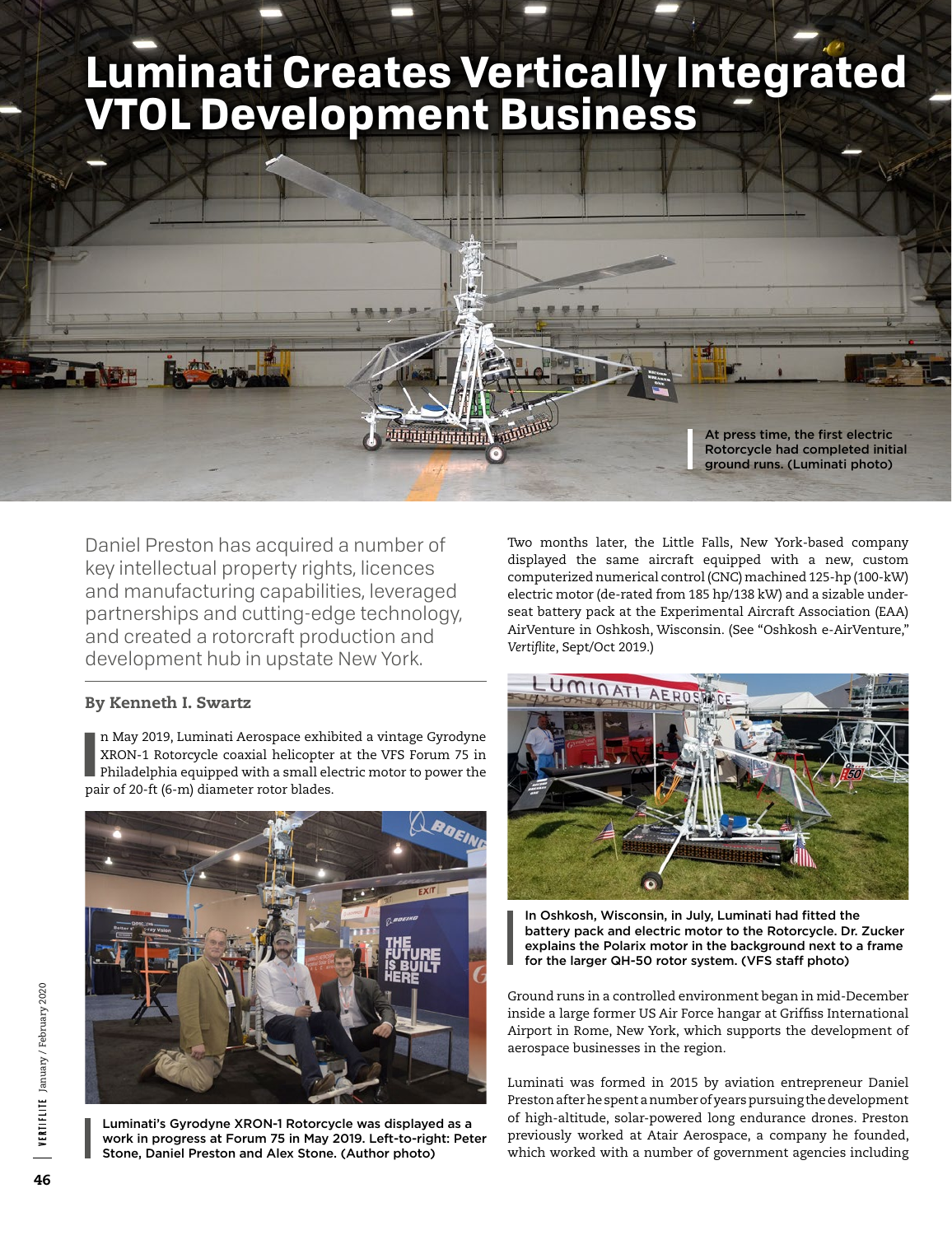DARPA on products ranging from satellite-guided parachute systems to unmanned aircraft systems (UAS).

Preston developed a business interest in vertical flight after numerous flights in a helicopter as a passenger and later as a student pilot.

"I started looking at all the technologies around rotorcraft that I was interested in and… hopscotched the country visiting companies that I thought had interesting ideas or technology [that] for one [reason] or another hasn't become mainstream," said Preston.

He was particularly interested in vertical takeoff and landing (VTOL) aircraft designs suitable for electric propulsion that have demonstrated a high level of safety and can autorotate if something goes wrong.

This led Luminati to licence rotor technology developed by Richard "Dick" DeGraw for conventional and compound gyroplanes, acquire the intellectual property rights for the Gyrodyne Company of America technology in an asset sale, and buy the Dragon Wings rotor blade factory from Ernie Boyette of Rotor Flight Dynamics, Inc.

Now Luminati has started the process of creating a vertically integrated manufacturing company focused on developing, building and selling coaxial rotor and compound helicopters and "jump takeoff" gyroplanes. In addition, the company has now started building VTOL aircraft for other aerospace companies.

## Gyrodyne

Gyrodyne Company of America was the leading developer of coaxial rotorcraft for more than 50 years and produced the first drone helicopter to enter operational service, and one of the first armed UAS.

The company was founded in the late 1940s when aeronautical engineer Peter James Papadakos bought the assets of Bendix Helicopters, Inc., including the five-seat Bendix Model J coaxial helicopter, which became the basis for the Gyrodyne GCA-2B compound helicopter. (See "The Incredible Story of the QH-50 DASH — The First Unmanned Helicopter Turns 50," *Vertiflite*, Spring 2011.)

The GCA-2B had a gross weight of 5,400 lb (2,450 kg) and a pair of 48-ft (15-m) diameter main rotors powered by a 450-hp (335-kW) Pratt & Whitney R-985-B4 Wasp Junior radial engine. It became the first compound helicopter developed in the US when two 95 hp (71-kW) Continental engines were attached to each side of the airframe, each powering a propeller for forward thrust.

Early coaxial helicopters like the GCA-2 utilized differential collective and rudders for yaw control in powered flight, but this didn't provide adequate yaw control in autorotation. Gyrodyne set about to solve the problem by installing small air brakes at the tips of the rotors that used induced-drag to provide yaw control during all phases of flight.

The tip brakes were linked to the flight controls through a rod inside the rotor blades and a shaft running through the center of the rotor mast.

The single-seat Gyrodyne XRON was the first helicopter to utilize the tip brakes for yaw control. It was developed in the mid-1950s



Luminati first displayed the piston-powered Gyrodyne Rotorcycle at Oshkosh in July 2018. (Author photo)

to meet a US Marine Corps requirement for a small helicopter that it could be dropped to a downed pilot behind enemy lines. It was flown with several different engines, with the 72-hp (54 kW), fourcycle Porsche engine providing a 900-lb (408-kW) gross weight.

Gyrodyne didn't get a USMC order, but the stable helicopter caught the attention of the US Navy, which saw an opportunity to turn the piloted XRON into a remote controlled helicopter for its Drone Anti-Submarine Helicopter (DASH) program.

The first-generation, Porsche-powered, QH-50A drone flown in 1960 had a maximum gross weight of 1,100 lb (500 kg) and was equipped with a homing torpedo.

After many tests, the US Navy ordered the QH-50C, powered by a 255-hp (190-kW) Boeing T50-4 turboshaft engine. The QH-50C, with a maximum takeoff weight of 2,285 lb (1,036 kg), was followed by the QH-50D, which had a more powerful Boeing turboshaft engine and a semi-rigid rotor incorporating fiberglass blades; notably, the blades featured a 2:1 taper ratio with a negative twist of 12 degrees and a heated de-icing system.



The unmanned QH-50 Drone Anti-Submarine Helicopter (DASH) was developed in the 1950s to find and kill enemy submarines. (Luminati photo)

The US Navy deployed 758 QH-50 drones on 165 ships in the 1960s, and when they were retired from anti-submarine warfare duties they were used as target drones and target tows until retired in 2006.

The QH-50 also served with the Japanese Maritime Self Defence Force, and Gyrodyne provided Israeli Aircraft Industries and Dornier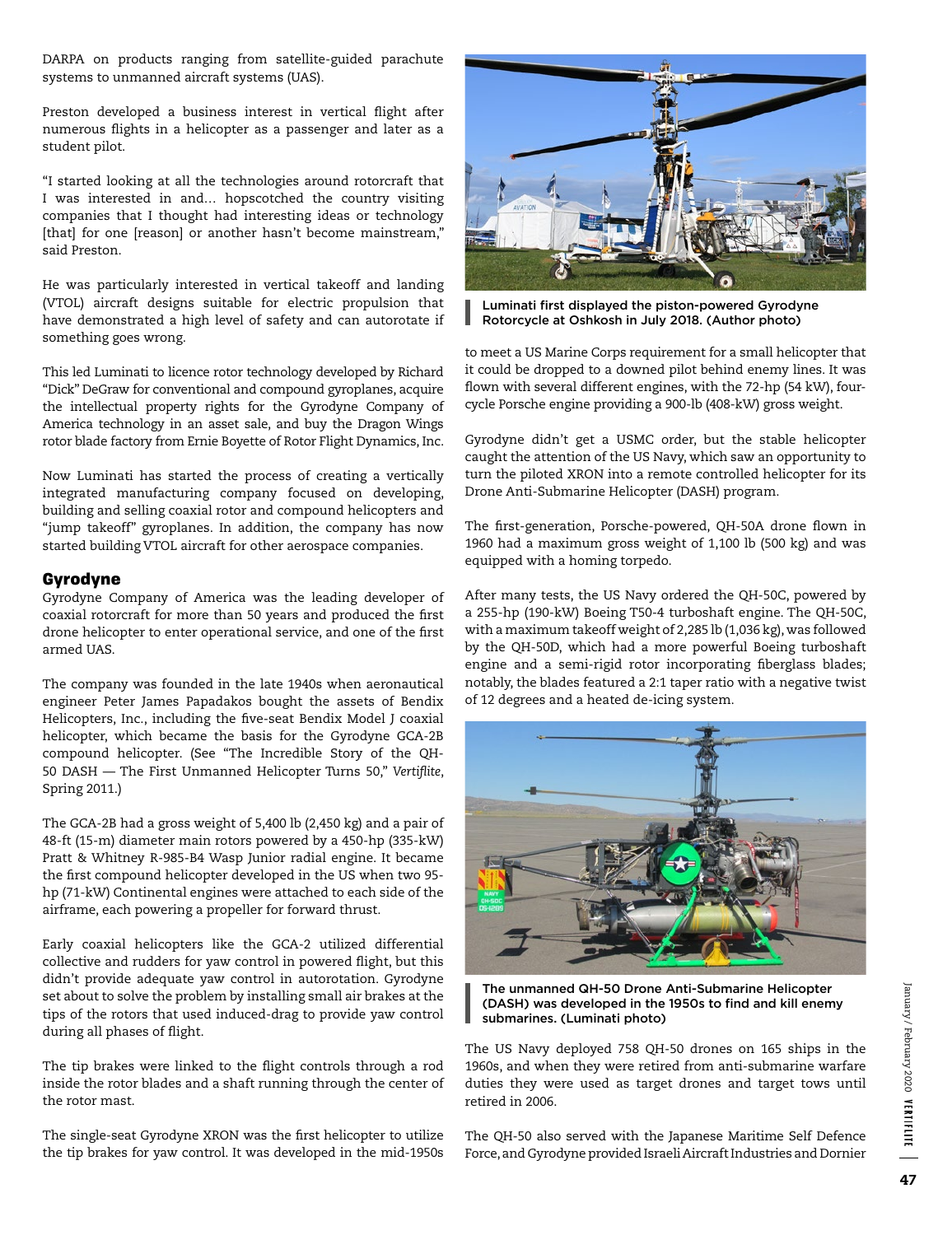in Germany with QH-50 technology in the mid-1980s, which they used to develop surveillance drones with modern electronics.

With the asset purchase, Luminati obtained 40-years of Gyrodyne documents including tooling, blueprints, photographs, engineering data and government reports. "It's overwhelming," said Preston.

### Electric XRON

The electric-powered XRON helicopter is a technology demonstrator, but "I can tell you performance is stellar compared to the original," said Preston.

The aircraft has been named "Record Breaker One" because Luminati aims to break the world endurance record for an electric helicopter, and "we should have no problem hovering for over 45 minutes," said Preston.



The company's partnerships with PEMS Machine and Tool and technology innovators have opened new possibilities for electric and conventional Luminati rotorcraft. (Luminati photo)

The first indoor tests inside a hangar validate the replacement of mechanical clutches with digitally controlled electric motors.

"We are performing a series of spin and flight tests to datalog the performance of our virtual slip clutches programmed into



our electronic drive system and to verify the performance of the battery management system developed in-house for the helicopter with a lot of sophisticated programming," said Preston.

The tests will also evaluate the integration and performance a new high-specific power electric motor technology licensed from Dr. Oved Zucker of Polarix Corp., which uses cutting-edge semiconductor technologies in a novel turn-less motor topology. The construction of the motor

Dick Degraw adjusts the Rotorcycle rotor head assembly (Luminati photo) was engineered by Preston and his business partner Peter Stone of PEMS Machine and Tool Inc. and manufactured in-house in Little Falls.

"The engines used for bench tests are producing 22 hp per pound [36.2 kW/kg]," said Preston, which is well above current electric motors and internal combustion engines.

Once the design is validated, Luminati will apply to the US Federal Aviation Administration (FAA) for a flight permit to conduct outdoor tests at Griffiss Airport, which is also one of the seven FAA-designated UAS test sites.

The fact that the XRON started life as a manned helicopter with flight controls and can autorotate made it a natural decision to test fly the electric version with a pilot, rather than unmanned.

#### QH-50 Project

Luminati is also developing a larger coaxial experimental helicopter that utilizes later model QH-50 rotor and transmission dynamics system that will be powered by the Czech 241-hp (180 kW) PBS Velká Bíteš TS100 turboshaft engine, which is already installed in several new ultralight helicopter models (e.g. the Italian IRI G-250 Eagle and Curti Zefhir, and the Ukrainian Softex Aero VV-2).

"We've been following PBS for a long time… and were very impressed with the work they did," said Preston, adding that "the quality and precision is excellent and the price point is beautiful; we can buy two for the price of one Rolls-Royce [turboshaft] engine."

The Gyrodyne QH-50B was designed as a twin-engine drone but never entered production. During development, the company found that the transmission was suited for multi-engine inputs without creating external torque reaction problems, and with only a small overall weight increase per added engine.

#### Coaxial Opportunities

While not a fast helicopter, Preston believes the very stable hover characteristics of Gyrodyne make them suitable for a wide range of manned and unmanned applications.

One advantage of the coaxial XRON and QH-50 designs is that all the major components of the helicopter (e.g. engine, landing gear, fuel tank, flight control system, sensors etc.) are bolted directly to the transmission without the need for any additional structure, giving the helicopter a small footprint and a high power-toweight ratio.

Later model QH-50D drones carried a weapon load of up to 1,140 lb (517 kg) and had a combat radius of about 40 nm (74 km) with four-hour loiter capability at a cruise speed of 80 kt (148 km/h).

The electric XRON and turbine QH-50 will probably be marketed as experimental category kit helicopters and for unmanned military missions, with newly manufactured aircraft to be placarded at a maximum cruise speed of 120 kt (222 km/h). However, further development of the QH-50 for commercial passenger use would require a type certification program, which Preston estimated would cost at least \$100M, even with leveraging more than 40 years of engineering data.

Luminati is also open to the idea of suppling the Gyrodyne's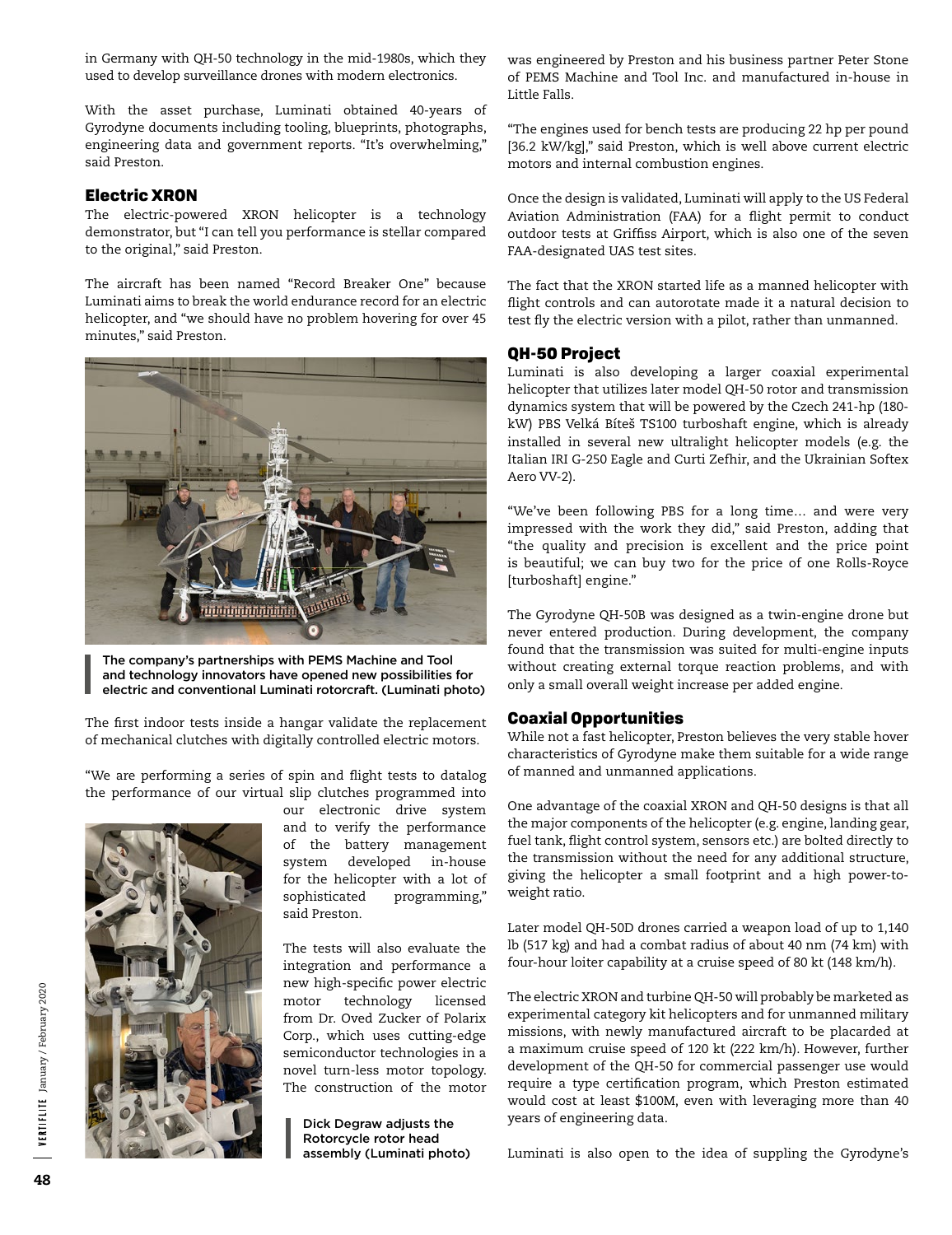coaxial rotor and transmission as a modular "core" to other VTOL developers requiring such technology.

#### Compound Gyrocopters

Luminati's licensing agreement with DeGraw is focused on making hybrid-electric compound gyrocopters with increased speed or endurance.

A self-taught machinist, welder, designer, builder and test pilot, DeGraw designed and built the RDX1091 Hummingbird synchropter (N5275Y), powered by a Volkswagen engine. It first flew in November 1984 and won the Outstanding New Design (Rotorcraft) Award at EAA AirVenture that year. DeGraw has designed, built and test flown several gyroplanes, one of which is the Gyrhino that won the \$20,000 prize at the Popular Rotorcraft Association's first ever "jump" takeoff competition.

Videos of Gyrhino 1, Gyrhino 2 and the streamlined LFINO — "Leap Flight In Normal Operations" and pronounced as "'ell if I know" proof of concept aircraft developed with Ernie Boyette show the aircraft doing vertical jump takeoffs and quickly transitioning to forward flight.



Luminati to licence rotor technology developed by Richard "Dick" DeGraw for the Gyrhino 2, shown here at Oshkosh in 1999, as well as other conventional and compound gyroplanes. (Courtesy of Luminati)

Aircraft using DeGraw's three-bladed, fully articulated rotor can perform zero roll takeoff and landings, enabling operations in tightly confined areas usually accessible only by more expensive helicopters. A partially powered rotor system also minimizes drag by the rotor system, allowing for an increased cruising speed and additional range.

The Gyrhino uses an automatic transmission with compound planetary sets to produce torque splits with about 10% of the power going to the rotor. A differential eliminates a hard connection between the rotor and the engine to improve control in flight.

The concept of a partially powered rotor is well known and has been used on rotorcraft as diverse as the Lockheed AH-56 Cheyanne and the CarterCopter, which was test flown by a team of experienced autogyro pilots, including DeGraw.

Luminati believes that DeGraw's three-bladed rotorhead is ripe for use on a hybrid-electric "jump" gyroplane that has an electricpowered rotor for lift and a piston engine to power a pusher propeller, as well as an alternator to produce electricity for the rotor and a battery pack.

"We are talking about a next-generation rotorhead that can sense what the aircraft is doing in a millisecond and a thousand times per revolution," said Preston, who envisions building a two- to three-seat gyroplane in the 2,600-lb (1,180-kg) weight class.

Luminati has also licensed DeGraw's four-blade, soft-in-plane rotorhead where the pitch changes are fed through a gyroscopic stabilizing flywheel.

Preston said the four-blade rotorhead was designed for a highspeed compound gyroplane and he believes using an electricpowered rotorhead will make it easier to reduce the rotor-induced drag for a given airspeed during wingborne flight.

Luminati has contracted Barnaby Wainfan — a technical fellow for aerodynamics at Northrop Grumman, an adjunct professor of aeronautical engineering at the University of Michigan and a well-known light aircraft designer — to develop non-military, low-drag, lift-generating, carbon monocoque cabins for both compound gyroplanes.

## Manufacturing

Preston bought a heritage house in Little Falls, New York, as a retreat in 2017, then decided to relocate his business to the scenic town that lies between the Catskill and Adirondack mountain ranges.

Then just over a year ago, he met Peter and Isabella Stone, owners of PEMS Machine and Tool, Inc. in Little Falls and they became partners in Preston's plans to create a vertically integrated VTOL manufacturing company.

Peter Stone started working as a machinist in the early 1980s and gradually built PEMS into a busy ISO 9100 certified machine shop with more than 30 CNC milling/turning machine tools that produce precision-milled machine parts for the aerospace, automotive and firearm manufacturing industries.

PEMS has ongoing contracts to machine driveshafts for the UH-60 Black Hawk and AH-64 Apache and is a long-time parts supplier to the Remington Arms Company located in nearby Ilion, New York.

The production of Dragon Wings rotor blades kicked off VTOL manufacturing work in Little Falls. Luminati bought all the blade maker's production tooling and shop equipment and shipped it from Wimauma, Florida, to the PEMS facility. Production began in mid-2019 and 14 blade sets were completed by December.

Preston said that the most popular rotor is an all-aluminum bonded blade that has a chord of 7 inches (18 cm) and a diameter of 22–28 ft (6.7–8.5 m), including the teetering rotor hub. The leading edges are made of an extruded and CNC machined 6061-T6-aluminum section and upper and lower aluminum skins that are chemically etched prior to being attached using an expensive bonding agent and cured in special ovens. Then, "the blades are polished just shy of a mirror finish to make sure there are no cracks that can propagate," explained Preston.

The company also makes an 8.5-inch (21.6-cm) cord blade in up to 32-ft (9.8-m) diameter, and recently bid on contract to make a 58-ft (17.7-m) diameter rotor.

Smaller cord blades are typically used on one- to three-place, ultralight and experimental class gyroplanes and helicopters, and the wider cord blades for heavier aircraft.